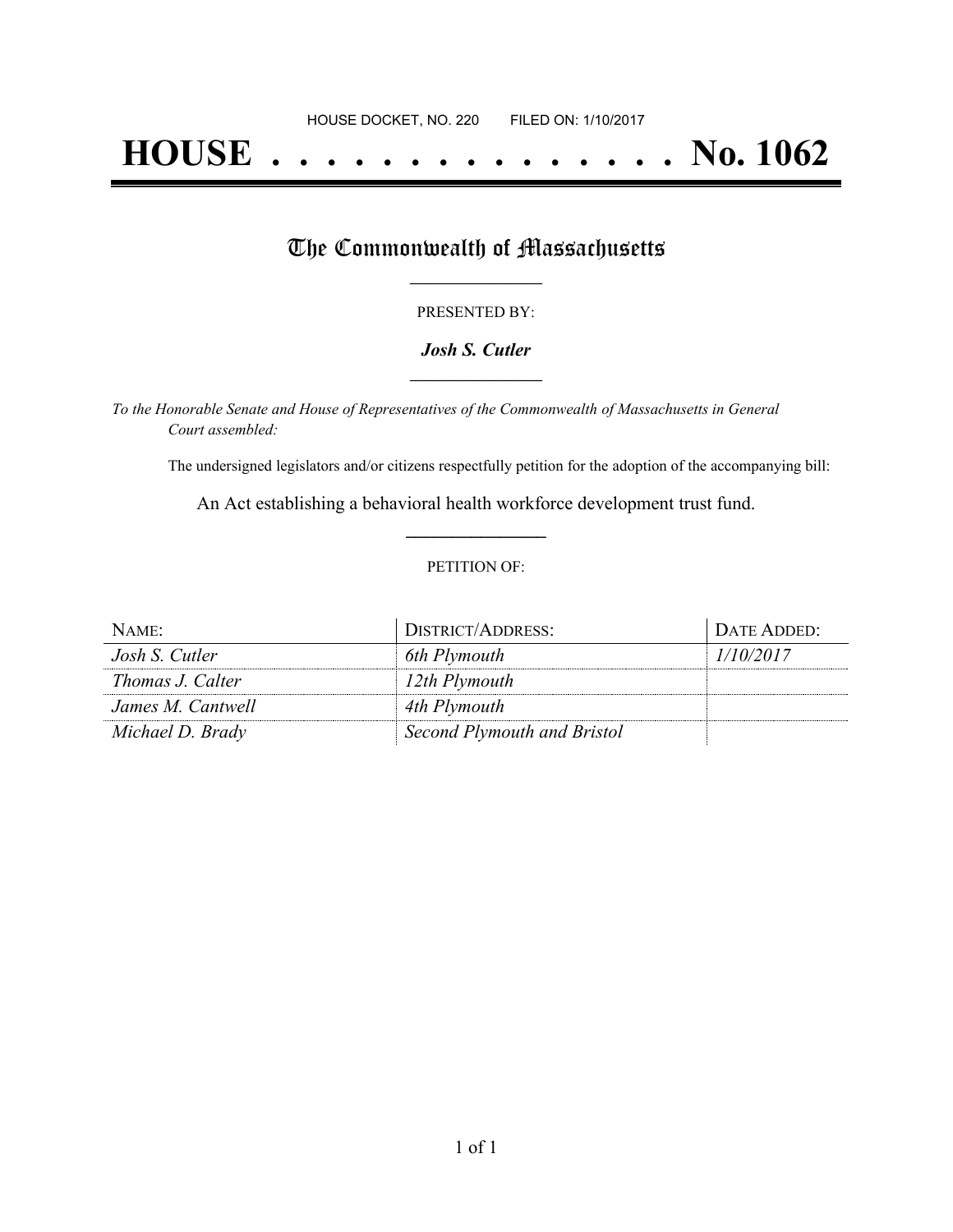## **HOUSE . . . . . . . . . . . . . . . No. 1062**

By Mr. Cutler of Duxbury, a petition (accompanied by bill, House, No. 1062) of Josh S. Cutler and others relative to establishing a behavioral health workforce development trust fund. Mental Health, Substance Use and Recovery.

#### [SIMILAR MATTER FILED IN PREVIOUS SESSION SEE HOUSE, NO. *1788* OF 2015-2016.]

### The Commonwealth of Massachusetts

**In the One Hundred and Ninetieth General Court (2017-2018) \_\_\_\_\_\_\_\_\_\_\_\_\_\_\_**

**\_\_\_\_\_\_\_\_\_\_\_\_\_\_\_**

An Act establishing a behavioral health workforce development trust fund.

Be it enacted by the Senate and House of Representatives in General Court assembled, and by the authority *of the same, as follows:*

| $\mathbf{1}$   | SECTION 1. Notwithstanding any general or special law to the contrary, there shall be                |
|----------------|------------------------------------------------------------------------------------------------------|
| 2              | established and set up on the books of the commonwealth a separate fund to be known as the           |
| 3              | Massachusetts Behavioral Health Workforce Development Trust Fund to which shall be credited          |
| $\overline{4}$ | any appropriations, bond proceeds or other monies authorized by the general court and                |
| 5              | specifically designated to be credited thereto, and additional funds, including federal grants or    |
| 6              | loans or private donations. Any balance in the fund at the close of a fiscal year shall be available |
| $\tau$         | for expenditure in subsequent fiscal years and shall not revert to the General Fund.                 |
| 8              | Amounts credited to the fund shall be expended for the purposes of creating and                      |
| 9              | providing a competitive grant system available to mental health services agencies for the clinical   |
| 10             | supervision of behavioral health providers-in-training pursuing licensure as LMHCs, LICSWs           |